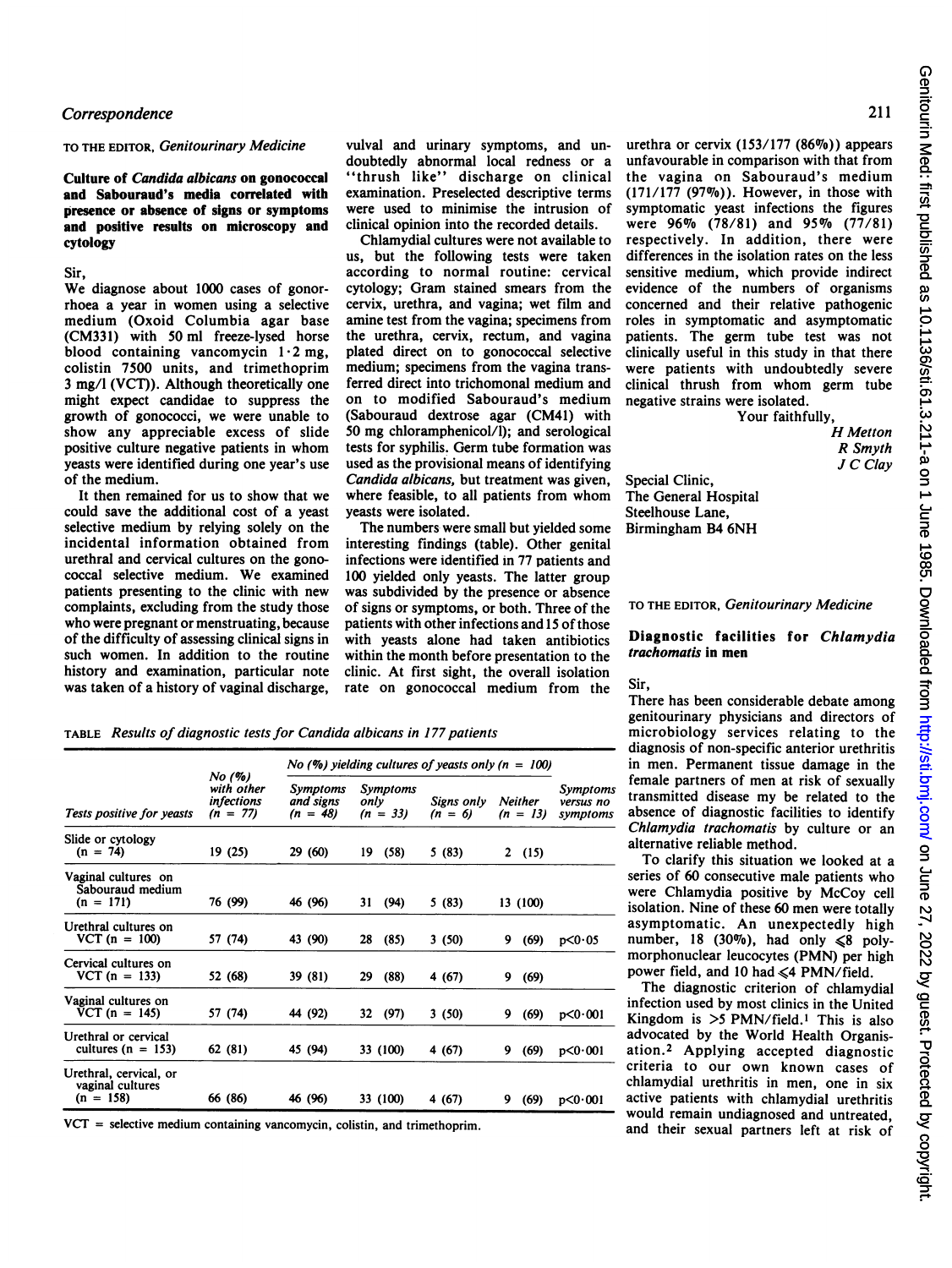ascending genital tract infection and its permanent sequelae. If the partners were pregnant, there would also be risk of neonatal infection.

This small study has caused concern as (a) it reinforces the problem of the asymptomatic shedder of Chiamydia trachomatis in the male population (about 15% in this series), and (b) if these data are reproducible, on the first attendance as many as 16% of male patients may have this common and potentially serious sexually transmitted disease, which is missed by conventional diagnostic methods. The above results suggest that 30% of infected men would be missed in departments that use >10 PML/field,<sup>2</sup> although the two glass urine test may identify some of these cases.

The journal has, over the years, paid much attention to the diagnosis of nonspecific urethritis in men. We wonder whether looking at isolation positive cases and referring back to microscopy may be of interest to our colleagues, and in particular ask whether colleagues with full chlamydial diagnostic services have made similar observations. Should the results of this study be supported by other centres, full diagnostic facilities should be made available urgently to all genitourinary departments as a matter of public health necessity. Failure to achieve early diagnosis in men means failure to prevent female tubal occlusive infertility, ectopic pregnancy, chronic pelvic pain, and avoidable neonatal disease.

Yours faithfully,

G Sharmacharja

Doncaster Royal Infirmary, Armthorpe Road, Doncaster DN2 5LT

#### References

- 1. Adler MW. Diagnostic, treatment, and reporting criteria for non-specific genital infection in sexually transmitted disease clinics in England and Wales. 1: Diagnosis. British Journal of Venereal Diseases 1978; 54:422-7.
- 2. World Health Organisation. Non-gonococcal urethritis and other selective sexually transmitted disease of public health importance. Non-gonococcal urethritis definition and diagnosis 11-1. WHO Tech Rep Ser 1981:59.

### TO THE EDITOR, Genitourinary Medicine

Indigenous intravaginal pentatrichmonads vitiate the usefulness of squirrel monkeys (Saimiri sciureus) as models for trichomoniasis in men

## Sir,

After Street, Taylor-Robinson, and Hetherington proposed the squirrel monkey as a model for the study of human trichomoniasis,<sup>1</sup> we obtained two young adult female squirrel monkeys from a commercial supplier. Unfortunately they were already infected with intravaginal trichomonads. Protozoa were regularly obtained by syringing the vaginas with a small amount of serum saline, and identified by dark field illumination. Isolates were readily grown in our modification of Diamond's medium.2

Study of the trichomonads in cooled wet preparations and in fixed silver stained smears showed five anterior flagella distributed in the "4  $+$  1" arrangement characteristic of the genus Pentatrichomonas, as described by Honigberg.3 Other workers including Wenrich have found similar trichomonads in the vaginas and intestines of Rhesus monkeys.4

Because Trichomonas and Pentatrichomonas species are not easily distinguished, monkeys for trichomoniasis research need to be exhaustively examined for the presence of indigenous organisms. Naturally occurring infections can be eradicated by metronidizole, but as the immunological state could be altered by a new infection with trichomonas, we suggest that the squirrel monkey is not the ideal model for human trichomoniasis.

Yours faithfully,

David H Hollander\* Janet D Gonder+

\*Department of Microbiology, and tAnimal Resources Center, East Carolina University School of Medicine,

Greenville, North Carolina 27834, USA

#### References

- I. Street DA, Taylor-Robinson D, Hetherington M. Infection of female squirrel monkeys (Saimiri sciureus) with Trichomonas vaginalis as a model of trichomoniasis in women. British Journal of Venereal Diseases 1983;59:249-54.
- 2. Hollander DH. Colonial morphology of Trichomonas vaginalis in agar. J Parasitol 1976;62:826-8.
- 3. Honigberg BM. Evolutionary and systematic relationships in the flagellate order Tri-<br>chomonadida Kirby. J Protozool 1963; 10:20-63.
- 4. Wenrich DH. Morphology of the intestinal trichomonad flagellates in man and of similar forms in monkeys, cats, dogs, and rats. JMorphol 1944; 74:189-211.

\*\* Drs Taylor-Robinson, Street, and Hetherington reply below.— ED, Genitourin Med.

TO THE EDITOR, Genitourinary Medicine

Sir,

The comments by Hollander and Gonder serve as a useful reminder that monkeys may be infested naturally in the vagina with trichomonads. However, the marmosets, tamarins, and squirrel monkeys that we used were not. As we pointed out previously,' three attempts to recover trichomonads from each of six squirrel monkeys before they were inoculated with Trichomonas vaginalis failed. Furthermore, trichomonads were not recovered from two of these monkeys after inoculation, despite 23 and 32 attempts respectively, or at any time from two squirrel monkeys that served as controls. The squirrel monkey may not be the ideal model for human trichomoniasis but it was the only one with which we had success. Obviously, an indigenous vaginal trichomonal infestation will vitiate the usefulness of any monkey in experiments of this kind. To be charitable, we shall assume that Hollander and Gonder were not implying on the basis of observations on two monkeys that such infestation was always likely to occur, for they were aware, of course, that it was not our experience. Finally, our observations indicated that immunity, at least to  $T$  vaginalis, developed only weakly so that, without testing the point, it may be premature to suggest that a squirrel monkey treated with metronidazole will not serve as an ideal model or, at least, a useful one.

Yours faithfully,

D Taylor-Robinson\*

D A Street\*  $C M$  Hetherington+

\*Clinical Research Centre, Harrow, Middlesex

tNational Institute for Medical Research, Mill Hill, London

#### References

1. Street DA, Taylor-Robinson D, Hetherington CM. Infection of female squirrel monkeys (Saimiri sciureus) with Trichomonas<br>vaginalis as a model of trichomoniasis in vaginalis as a model of trichomoniasis in<br>women. *British Journal of Venereal Diseases*<br>1983; **59:** 249-54.

TO THE EDITOR, Genitourinary Medicine

#### Tyson or not Tyson

# Sir,

We report a case of gonococcal "tysonitis" in a man aged 35 who presented in March